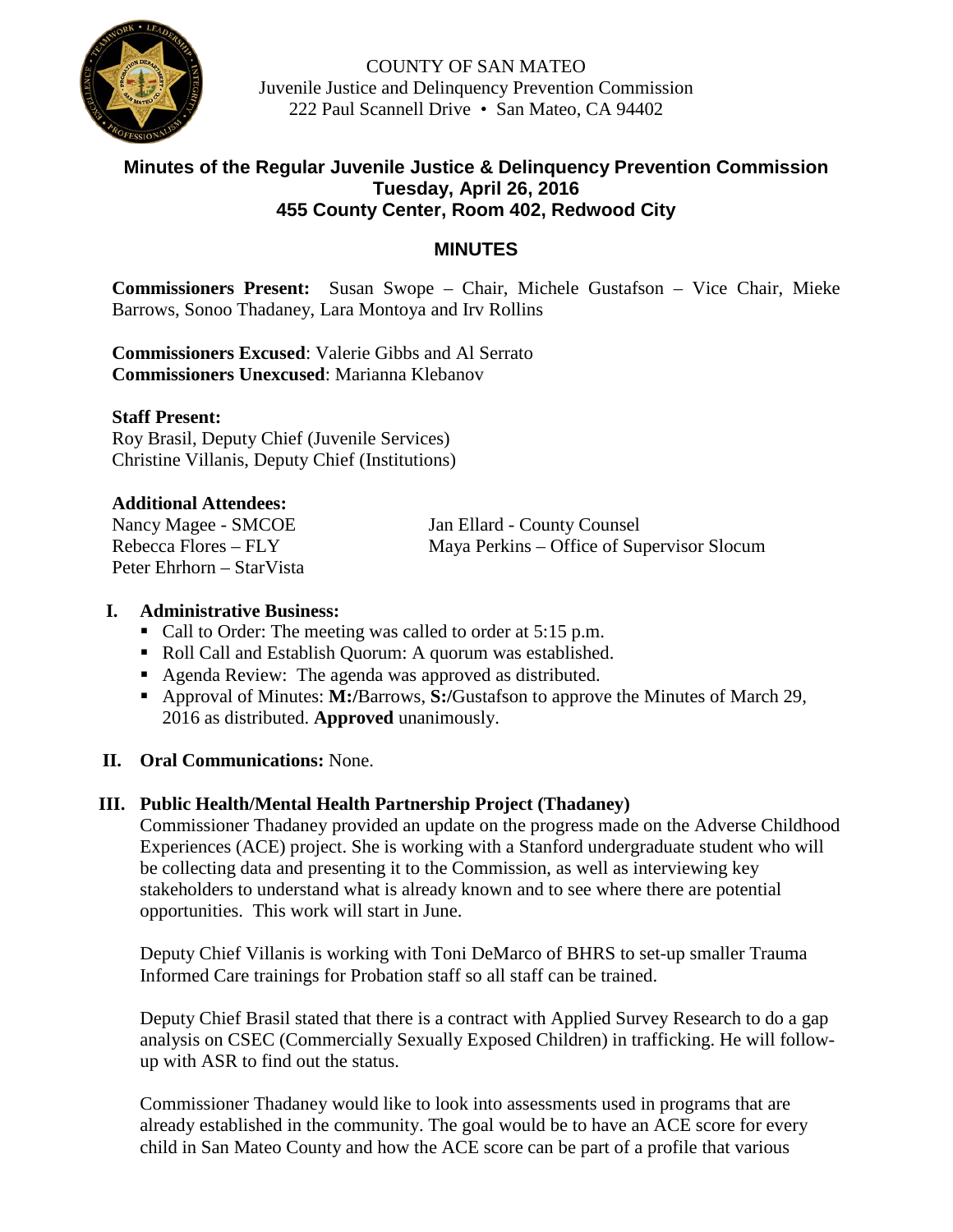resources in the County use to engage a child. The idea is to have ACE pre-screening or included every time a person comes into contact with any human service to determine if there is a history of trauma.

### **IV. Group Home/Dependency Youth Project (Barrows)**

Commissioner Barrows gathered information on AB403, the law that mandates that youth are placed in foster homes rather than group homes. Anyone at a level 11 or lower group home will go into foster care.

Existing group homes would have to go through new accreditation to serve level 12-14 youth. It will cost approximately \$25,000 and take approximately 18 months. It is unclear how many of the group homes that want to be certified for Level 12-14 have the \$25,000 to go through the accreditation process.

Canyon Oaks and Your House South will be going through accreditation. The process for friends and families to foster now requires them to go through the full foster family licensing process. All foster families will also have to go through the more intensive fost-adopt process. HSA will meet with Probation to determine what will happen.

Community Care Licensing (CCL) has a bureau that is working on the implementation of AB403, which met in January/February. Sub groups have been formed to address some of the different issues.

There are currently six foster family homes in San Mateo County for teenagers.

### **V. Probation Remarks (Villanis/Brasil)**

a. YSC Weekender Program

Deputy Chief Villanis reported on the weekend program. She stated that Judges sometimes sentence youth to weekends because straight sentencing potentially disrupts the youth's school, job, community, and families for an extended period of time.

Commissioner Gustafson requested clarification about the two different modes a youth is sentenced to the weekend program. The first is sentencing by the Judge, ordered for six youth last month. The second mode is Probation using the weekend as an attention getter. In March, there were a total of 5. There was one youth in the month of March who served two consecutive weekends. Six youth were serving a term that the Judge ordered and five were attention getters ordered by the Probation Officer.

Youth are allowed to bring homework with them; however, they are not allowed to bring a hardback book. Probation Officers counsel the youth on the reasons for the weekend. The youth can always talk to their attorney if they feel the consequence is unfair; however, they will still serve their weekend sentence. The Probation Department has 48 hours to decide whether charges will be filed and take the youth to court.

b. Glenwood Redesign Update No Report.

c. Status of Contract with Willy Stokes

Deputy Chief Villanis reported that Willy Stokes started and has been to Camp Glenwood 2- 3 times – it is going well.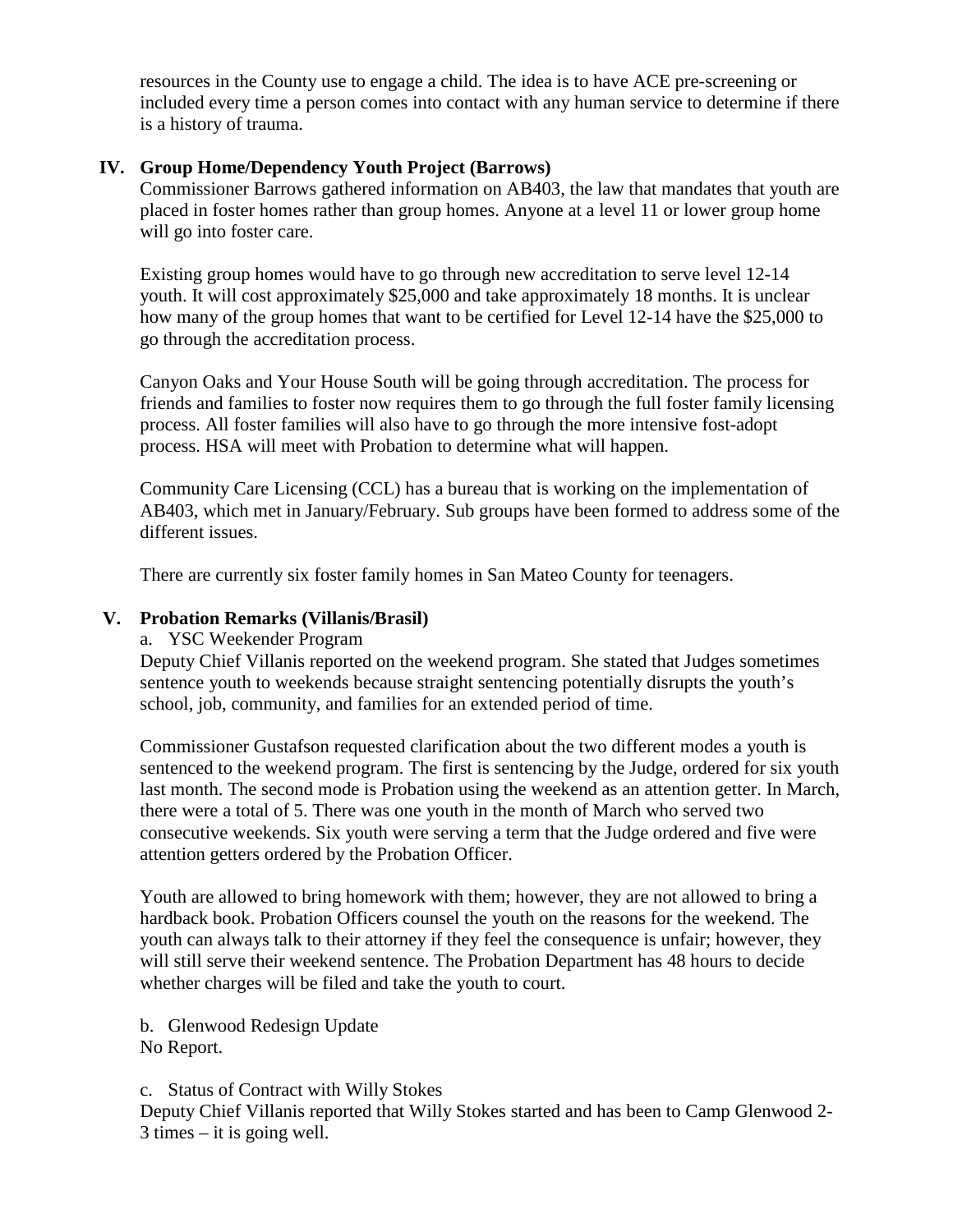d. Other

BSCC inspection is scheduled for Monday, May 23, 2016 through Wednesday, May 25, 2016. On Monday and Tuesday, they will be reviewing paper documents and visiting YSC and Camp Kemp. On Wednesday, they will be visiting Camp Glenwood.

### **VI. San Mateo Office of Education Remarks (Magee)**

a. WASC Accreditation Status Should have an answer by end of May.

b. Progress on Online Instruction

Nancy Magee reported that five students are currently taking an online Sociology class through the College of San Mateo. They are approximately 8 weeks into the course. They are doing well and leading classmates in grades.

## **VII. Liaison/Study Group Reports**

### a. **Inspection Liaison (Gustafson)**

Inspection teams have been established. Commissioner Gustafson handed out packets of inspection instructions and forms. Dates for inspections have not been finalized. Court school inspections are scheduled for May  $10^{th}$  for Camp Glenwood and May  $16^{th}$  for YSC and Camp Kemp.

### b. **Youth Commission (MacAvoy)**

No Report.

c. **Community Schools Advisory Committee (Gibbs)**

No Report.

d. **Educational Advisory Committee (Rollins)**

No Report.

# e. **YSC Liaison Committee (Gustafson)**

Commissioner Gustafson met with Deputy Chiefs Villanis and Roy Brasil regarding YSC. Deputy Chief Villanis indicated that Forrest 2 is being closed because of low population. Probation is using this- as an opportunity to look at programming, housing and staffing differently. Deputy Chief Villanis is involving a lot of staff in the conversation and bringing in partners such as the School Department, etc. When the new security system is being installed, they will need to close down a whole unit at a time and move the youth into four units temporarily.

Deputy Chief Villanis reported that there is still a shortage of staff. There were over 70 interviews for extra-help Group Supervisor positions. The department was authorized for 16 positions and 16 of the 70 applicants are in background checks.

### f. **Annual Report (Swope) – Commissioner Comments**

Commissioners Barrows and Gustafson submitted comments for the annual report.

# g. **Nominations (Barrows)**